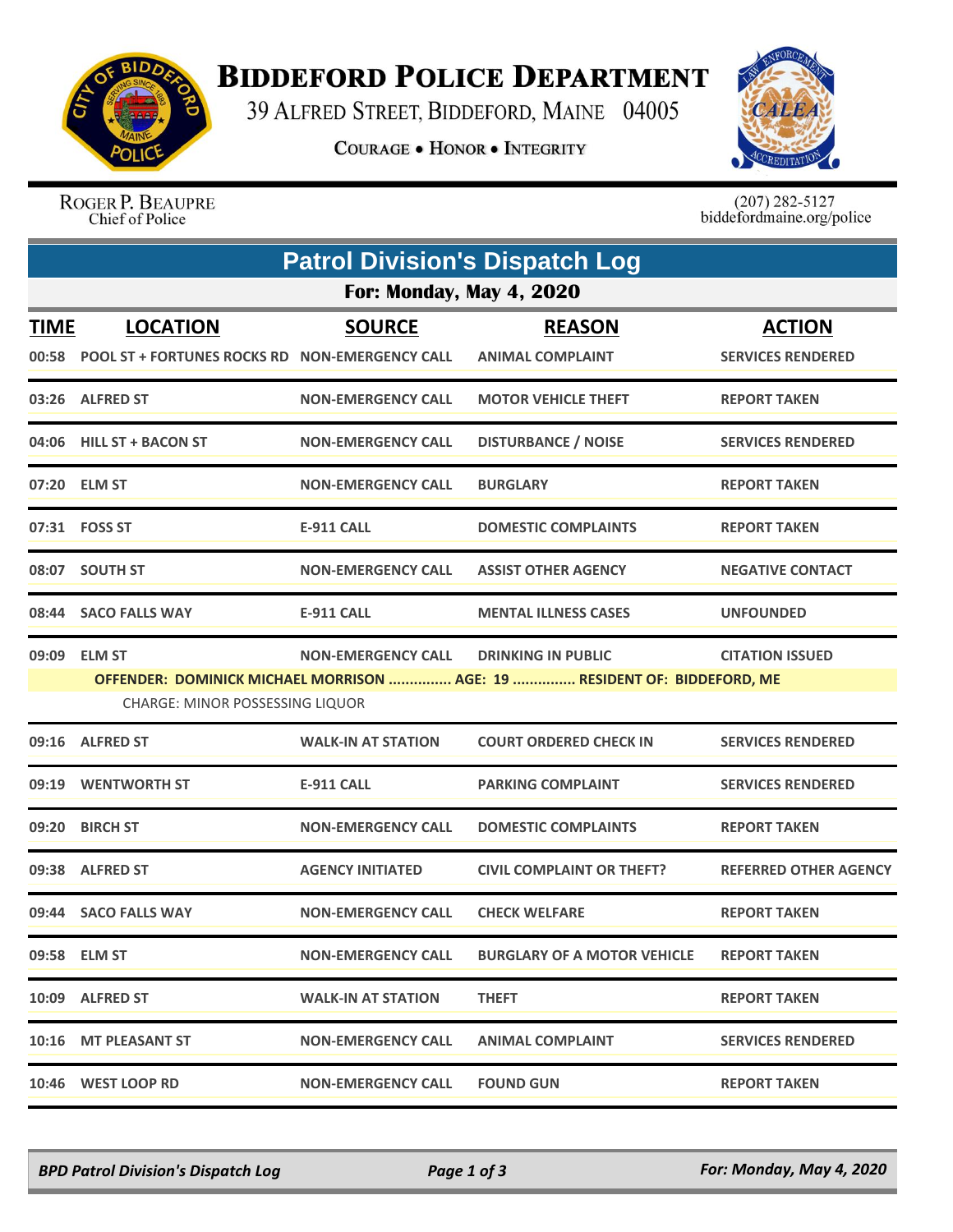| <b>TIME</b> | <b>LOCATION</b>                                                                                                                                                                                 | <b>SOURCE</b>                  | <b>REASON</b>                    | <b>ACTION</b>                |  |
|-------------|-------------------------------------------------------------------------------------------------------------------------------------------------------------------------------------------------|--------------------------------|----------------------------------|------------------------------|--|
|             | 11:19 GRANITE ST                                                                                                                                                                                | <b>NON-EMERGENCY CALL</b>      | <b>PAPERWORK</b>                 | <b>SERVICES RENDERED</b>     |  |
|             | 11:35 ALFRED ST                                                                                                                                                                                 | <b>WALK-IN AT STATION</b>      | <b>PAPERWORK</b>                 | <b>PAPERWORK SERVED</b>      |  |
|             | 12:22 ALFRED ST                                                                                                                                                                                 | <b>NON-EMERGENCY CALL</b>      | <b>COURT ORDERED CHECK IN</b>    | <b>SERVICES RENDERED</b>     |  |
|             | 12:57 PROCTOR RD                                                                                                                                                                                | <b>NON-EMERGENCY CALL</b>      | <b>PAPERWORK</b>                 | <b>PAPERWORK SERVED</b>      |  |
|             | 12:58 SOUTH ST                                                                                                                                                                                  | <b>NON-EMERGENCY CALL</b>      | <b>MESSAGE DELIVERY</b>          | <b>SERVICES RENDERED</b>     |  |
|             | 13:04 GUINEA RD                                                                                                                                                                                 | <b>AGENCY INITIATED</b>        | <b>PAPERWORK</b>                 | <b>PAPERWORK NOT SERVED</b>  |  |
| 13:08       | <b>GRAHAM ST</b>                                                                                                                                                                                | <b>AGENCY INITIATED</b>        | <b>DUPLICATE</b>                 | <b>SERVICES RENDERED</b>     |  |
|             | 13:08 GRAHAM ST                                                                                                                                                                                 | <b>AGENCY INITIATED</b>        | <b>UNLOCKED DOORS - WINDOWS</b>  | <b>SERVICES RENDERED</b>     |  |
|             | 13:15 WESTERN AVE + MAIN ST                                                                                                                                                                     | <b>NON-EMERGENCY CALL</b>      | <b>DISTURBANCE / NOISE</b>       | <b>GONE ON ARRIVAL</b>       |  |
|             | 13:20 OAK ST                                                                                                                                                                                    | <b>NON-EMERGENCY CALL</b>      | <b>SEX OFFENDER REGISTRATION</b> | <b>SERVICES RENDERED</b>     |  |
|             | 13:36 ADAMS ST                                                                                                                                                                                  | <b>WALK-IN AT STATION</b>      | <b>TRESPASSING</b>               | <b>SERVICES RENDERED</b>     |  |
|             | 13:49 ALFRED ST                                                                                                                                                                                 | <b>NON-EMERGENCY CALL</b>      | <b>COURT ORDERED CHECK IN</b>    | <b>SERVICES RENDERED</b>     |  |
| 14:03       | KING ST + FOSS ST                                                                                                                                                                               | <b>AGENCY INITIATED</b>        | <b>SUSPICION</b>                 | <b>TRANSPORT TO HOSPITAL</b> |  |
| 14:05       | <b>POOL ST</b>                                                                                                                                                                                  | <b>E-911 CALL</b>              | 911 MISUSE                       | <b>DISPATCH HANDLED</b>      |  |
|             | 14:07 SUMMER ST                                                                                                                                                                                 | <b>NON-EMERGENCY CALL</b>      | <b>SUSPICION</b>                 | <b>SERVICES RENDERED</b>     |  |
|             | 14:12 WATER ST                                                                                                                                                                                  | <b>E-911 CALL</b>              | <b>CHECK WELFARE</b>             | <b>WARNING ISSUED</b>        |  |
|             | 14:51 ELM ST                                                                                                                                                                                    | <b>E-911 CALL</b>              | 911 MISUSE                       | <b>NEGATIVE CONTACT</b>      |  |
|             | 14:58 ELM ST                                                                                                                                                                                    | NON-EMERGENCY CALL SHOPLIFTING |                                  | <b>CITATION ISSUED</b>       |  |
|             | OFFENDER: JACEK MOZDZYNSKI  AGE: 70  RESIDENT OF: ARUNDEL, ME<br><b>CHARGE: CRIMINAL TRESPASS</b><br>CHARGE: THEFT BY UNAUTHORIZED TAKING OR TRANSFER<br>CHARGE: VIOLATING CONDITION OF RELEASE |                                |                                  |                              |  |
|             | 15:39 STATE ST                                                                                                                                                                                  | <b>WALK-IN AT STATION</b>      | <b>SCAM</b>                      | <b>REPORT TAKEN</b>          |  |
|             | <b>15:57 WASHINGTON ST</b>                                                                                                                                                                      | <b>NON-EMERGENCY CALL</b>      | <b>CHECK WELFARE</b>             | <b>SERVICES RENDERED</b>     |  |
|             | 16:11 HILL ST                                                                                                                                                                                   | <b>NON-EMERGENCY CALL</b>      | <b>THEFT</b>                     | <b>REPORT TAKEN</b>          |  |
|             | 16:17 HAZEL ST                                                                                                                                                                                  | <b>NON-EMERGENCY CALL</b>      | <b>CHECK WELFARE</b>             | <b>SERVICES RENDERED</b>     |  |
|             | <b>16:20 MOUNTAIN RD</b>                                                                                                                                                                        | <b>NON-EMERGENCY CALL</b>      | <b>ASSIST OTHER AGENCY</b>       | <b>NEGATIVE CONTACT</b>      |  |
|             |                                                                                                                                                                                                 |                                |                                  |                              |  |

*BPD Patrol Division's Dispatch Log Page 2 of 3 For: Monday, May 4, 2020*